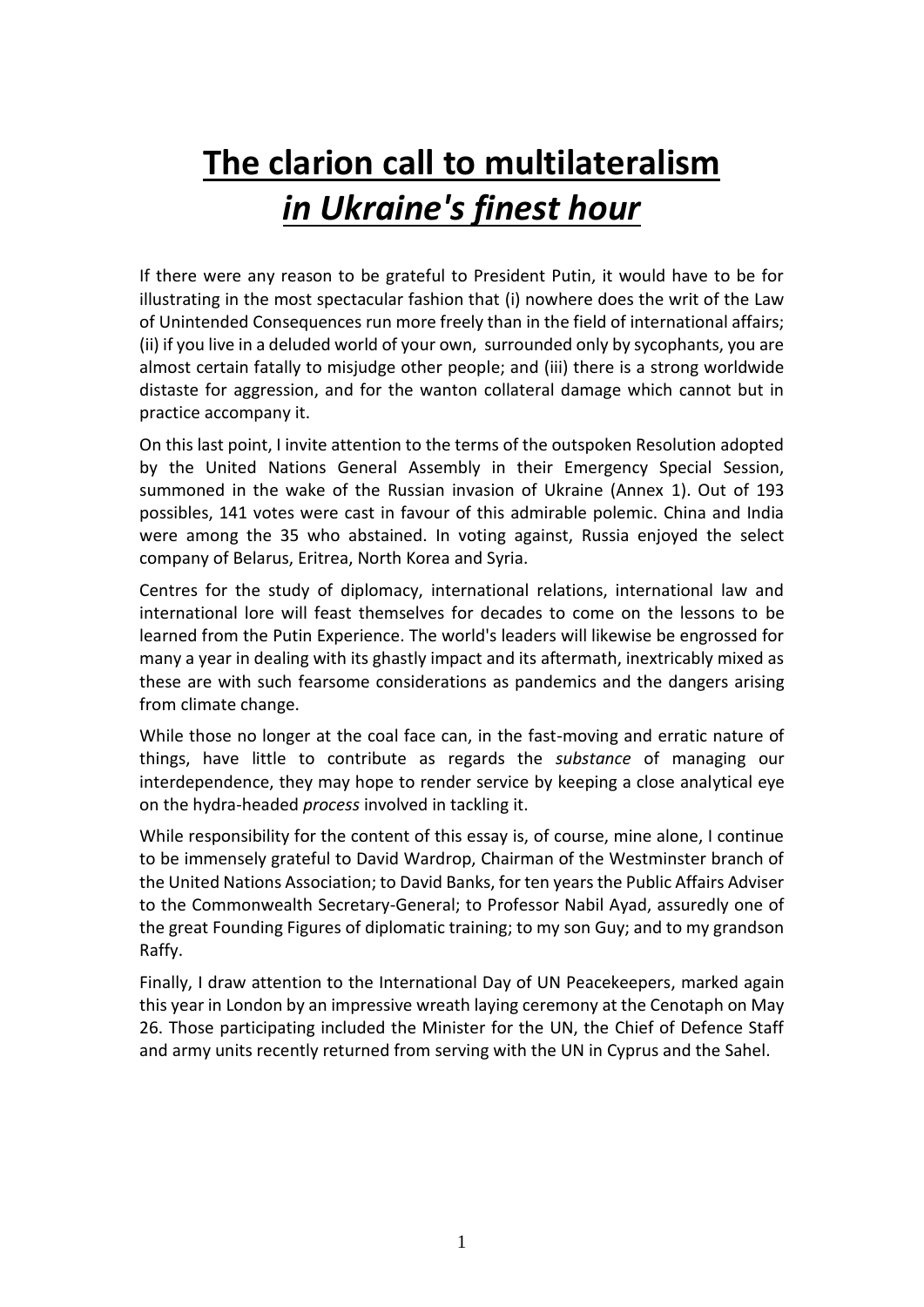

There are few activities more automatically taken for granted than UN peacekeeping yet its scale has been vast, and its value immeasurable. The UN75 Commemorative Declaration recorded that "more than one million women and men have served under the UN flag in more than 70 peacekeeping operations. 4197 peacekeepers have made the supreme sacrifice."

**Peter Marshall,** *Eastertide. 2022* 

## **INTRODUCTION**

It was in 1952 that I first attended a session of the General Assembly, at the shining new UN headquarters, in the guise of additional Private Secretary to the British Foreign Secretary Anthony Eden. I cannot believe that I was of much service to him. But the assignment, in addition to inspiring a life-long affection for the Big Apple, lodged in me a consciousness of the potential of multilateral diplomacy, alongside bilateral diplomacy, which has remained with me ever since.

I confess to a certain frustration, at the failure of the diplomatic services of the leading nations, for a variety of reasons of varying degrees of validity, to grasp to the extent that the situation merited, the advantages to be gained from the multilateral way of doing business. There has been an a seemingly invincible in-built propensity to think in bilateral terms. "Are you telling me", Lord Carrington asked in 1982, "that I am neglecting Geneva?" "If you put it like that, Secretary of State", I replied, "the answer is 'yes'". "I take your point", he said.

Six weeks later, the Argentinians invaded the Falkland Islands, putting a definitive end to the somewhat desultory Anglo-Argentinian discussions on the future of the Falkland Islands which had been proceeding discreetly for some time in the environs of Geneva. Lord Carrington became a distinguished NATO Secretary-General.

## **I The new beginning in 1945**

If something needs to be done, and no-one else seems able or willing to do it, the appropriate course is to have a go yourself. Fools rush where angels fear to tread. Hence this essay, the third in a series surveying (i) the history of the United Nations,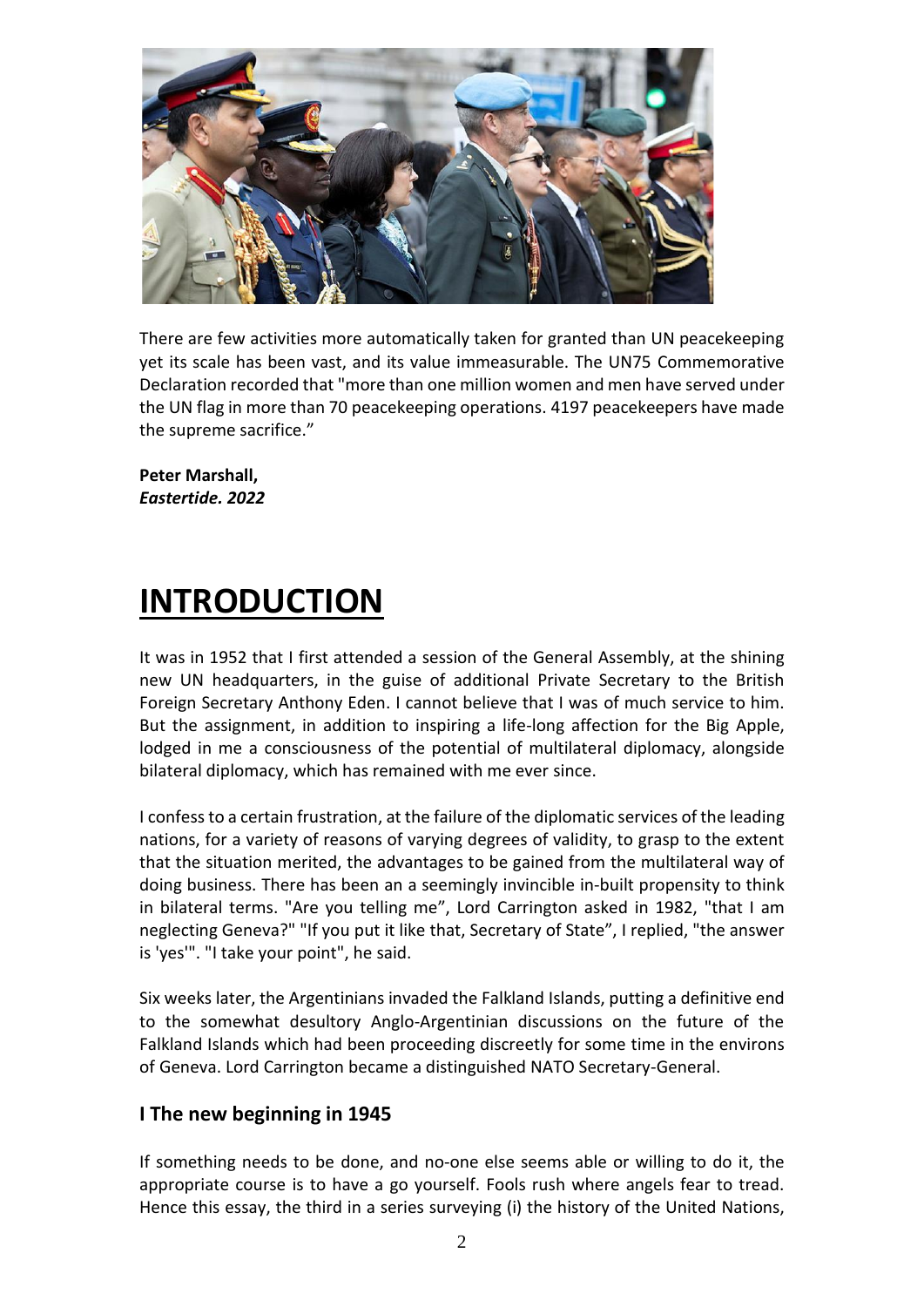on the occasion of the seventy-fifth anniversary of the signature of the UN Charter on June 26, 1945, at the conclusion of the San Francisco Conference: (ii) the role the UN has played in world affairs in the intervening seventy-seven years: and (iii) the part that multilateralism, as we now call it, must play in the demanding - yet exciting future we should prudently expect.

In the first of the essays, *All Together Now,* my concern was to explain how, battered and awed by the catastrophe of two terrible World Wars, a mere twenty years apart, its world's leaders launched, by means of the UN Charter, the widest and most farreaching co-operative experiment ever launched in the conduct of international relations.

I also drew attention to the Herculean efforts, made at breakneck speed under British leadership in London to translate the words of the UN Charter (once a sufficient number of ratifications had been lodged to enable it to enter into force) into physical and political reality - in the shape of the inaugural session, opening on January 10 1946, of the General Assembly, at Westminster Methodist Central Hall, the renowned place of worship facing Westminster Abbey across hallowed ground, known as "Broad Sanctuary Green", in the heart of London. Broad Sanctuary Green, I am delighted to recall, was officially re-named "United Nations Green" on January10, 2021, the 75th anniversary of that historic event.



The purpose of the second essay, *Capability our Compass, Multilateralism our Lodestar,* was to pursue the examination of how the mighty experiment has fared in practice. And the answer is "very well". Since 1945, to quote the iconic Kohima Military Cemetery epitaph, the international community has managed its collective Tomorrow in such a way as to honour the sacrifice of those who gave their Today in the Second World War.

Seventy-five years on, the lot of the average human being has improved immeasurably; and there are now three or four times as many of us as there were in 1945 inhabiting four times as many member countries. World GDP has grown exponentially. So has life expectancy. General conditions and amenities of life have altered beyond recognition.

The famous Beveridge Report on *Social Insurance and Allied Services,* the foundation document of the Welfare State, published in 1942, spoke in Bunyan-like terms of the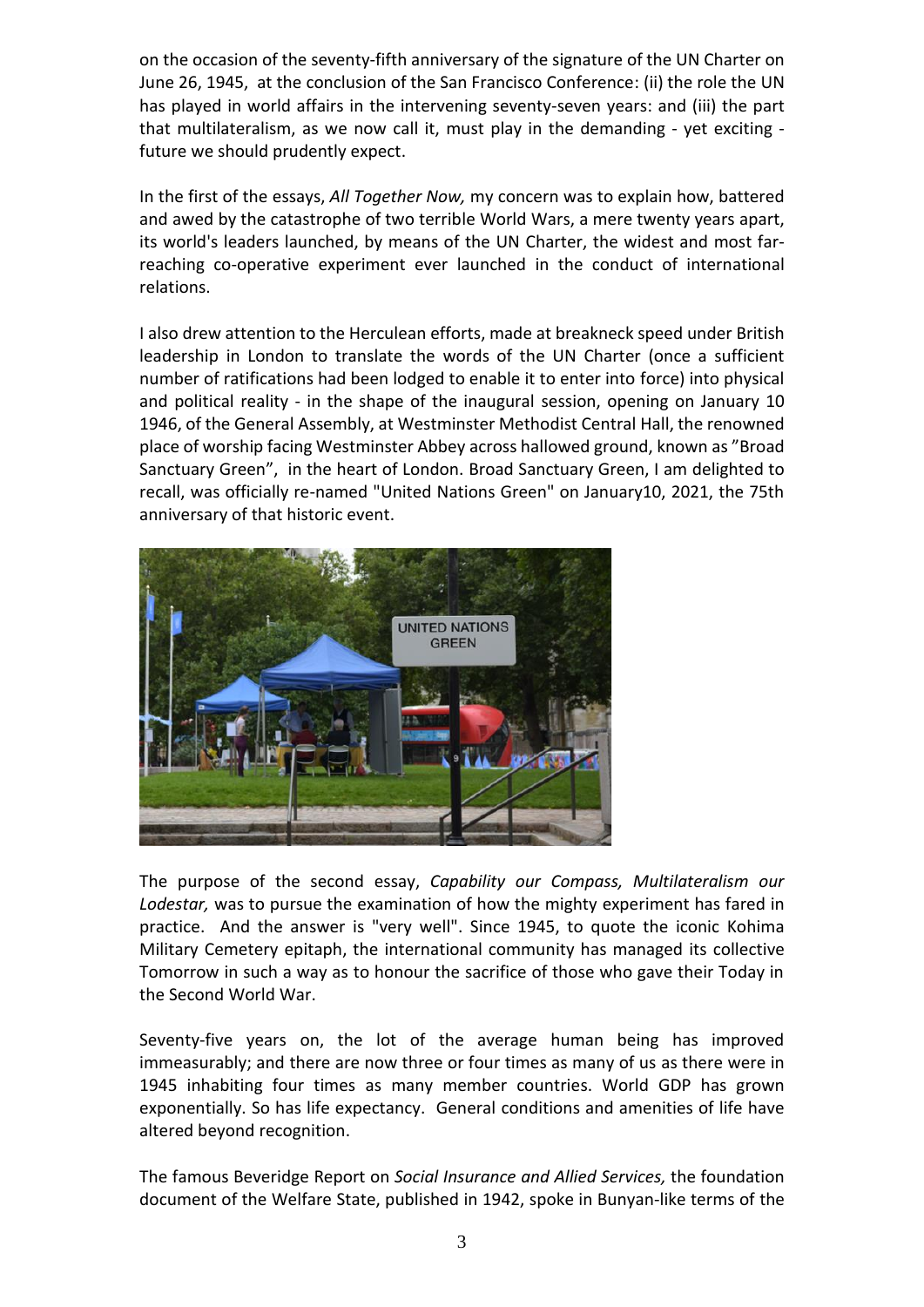five giant evils of the day - in Britain, one of the richest countries in the world - as Idleness, Ignorance, Disease, Squalor and Want. What would be our list of the five giant evils today? Mental health? Obesity? "Fuel poverty"? Disruptive and divisive social media? Mediocrity, superficiality and insouciance in high and learned places? All of these, and many others could be described as features of affluence, not of indigence. We do not fully realise how far we have already come, nor how we have come so far. We need to update ourselves in both respects.

All this is proof positive that the vision in the Preamble to the United Nations Charter of "promotion of social progress and better standards of life in larger freedom", and "the economic and social advancement of all peoples" was no mere pipedream. It has shown itself to be an inspiring reality

### **II Unanimous endorsement, 2020**

To attribute such a vast achievement in its entirety to the United Nations network, as it has now become, would be fanciful. A plethora of bodies, national and international, governmental or intergovernmental, non-governmental, professional, confessional or voluntary have made, and are continuing to make contributions of the greatest value.

But to deny the vital overall role to play in ensuring our future security and prosperity, and to leave it all to "market forces" or political chance would be suicidal. Classical, zero-sum diplomacy and the mentality which it fostered are as outdated as Mercantilism and the Inquisition.

That was where the world's leaders were coming from when, on September 21, 2020, at a virtual summit level meeting of the United Nations General Assembly, they unanimously adopted, without amendment or reservation, the "*Declaration on the Commemoration of the UN Seventy*-*Fifth Anniversary*". It is a text of extraordinary importance, monstrously ignored by the great majority of those whose responsibilities should properly include a lively appreciation of its content (full text at Annex 2).

The core of the world's leaders' message is simple: "multilateralism is not an option, it is a necessity". "We are not here to celebrate" they note, " we are here to take action.... We commit to take this declaration to our citizens in the spirit of *We the Peoples*" Yes, multilateralism is not a sofa, it is a springboard.

## **III Multilateralism in practice: "Skills in the detail of business"**

The second essay, sought in addition to fathom the significance of UN practical experience in operating over a very wide range of activities, in every part of the world, and at every level.

It is a matter of fundamental significance. In any type of diplomacy *substance* and *process* are inextricably mixed. We are dealing simultaneously with the "*foreignness*" of foreign affairs and their "*affairishness*". But that is only the start. We also have to take into account (i) the added complications when a whole posse of countries are involved, and (ii) the blurring of the erstwhile relatively clear distinction between internal and foreign affairs.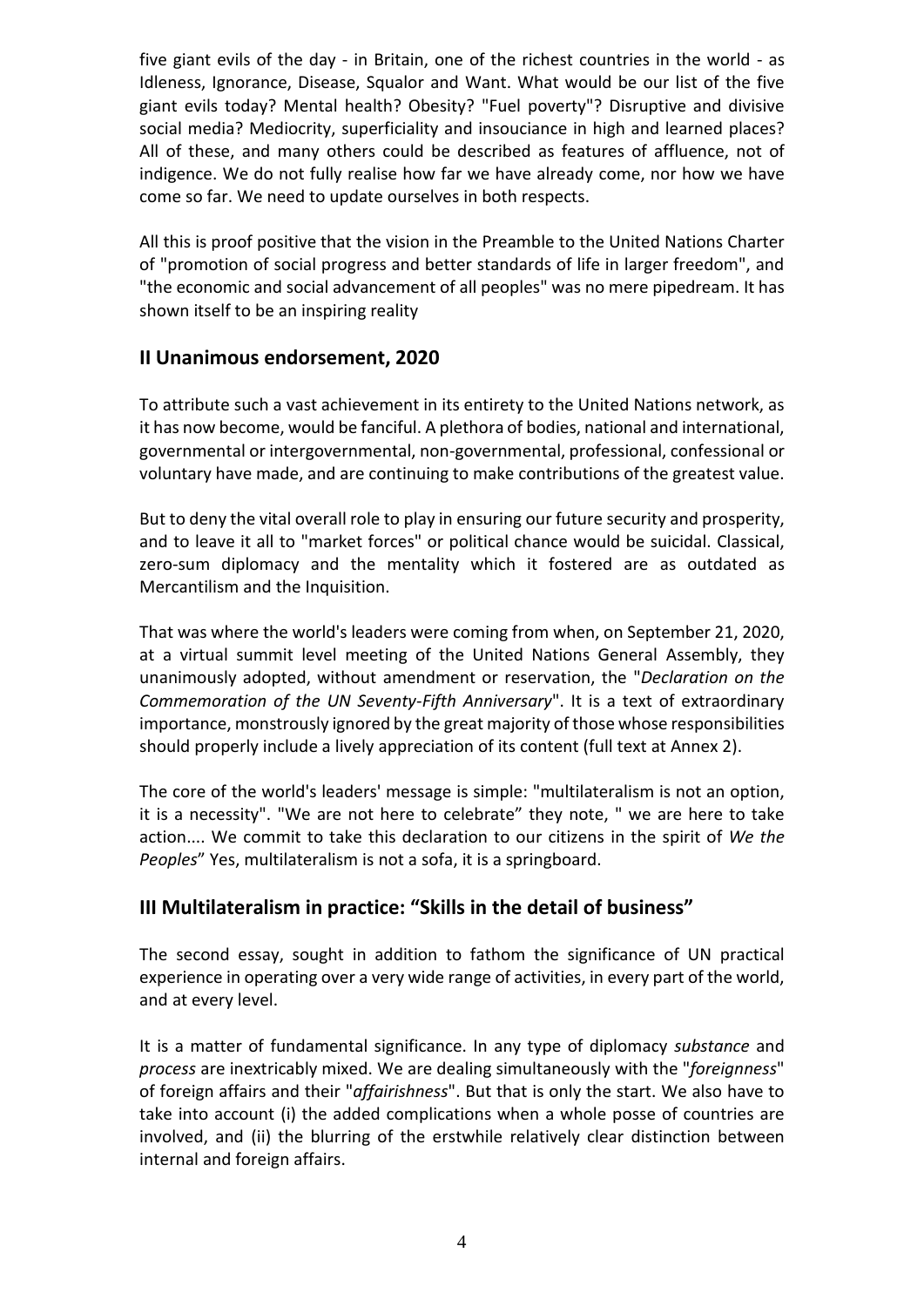This overall mixture of substance and process; of the international and the internal; and of the military, security, economic, social and humanitarian, requires expert joint management of a sort previously not merely unknown but not even imaginable.

Multilateralism is *subjective* as well as *objective.* It is *qualitative* as well as *quantitative.*  It is *organic* as well as *mechanistic*, administrative and *legal.* It is a function of *culture,* of *loyalties* and of *collective memory.* It embodies the subtle, and frequently esoteric, relationship between *nationhood* and *statehood*. It is *normative, concerned* with values as well as interests. It has to be grasped comprehensively; it goes as widely as what there is to think about, and how best to think about it.

In that same connexion, we need to probe further not only the complexities *within* various realms of multilateral diplomacy, but also the extraordinary web of interrelationships *between* them. Let us note in this connexion the three "pillars of the United Nations", as the Commemorative Declaration calls them - namely "peace and security, development and human rights". As the Declaration says simply: "they are equally important, interrelated and interdependent".

There is further the massive question of how substance and process have *interacted* in the past seventy-seven years, and of how close study of that interaction can help to improve the management of interdependence.

#### *Geodiplomatics: a new conception of international* **co-***operation and management*

It all adds up to a new conception of international co-operation and management, requiring the attention of the nation's thinkers to a far greater degree than heretofore. Multilateralism is indeed a formidable discipline in the academic sense: we may call it *Geodiplomatics*, to keep the company of Geopolitics, Geophysics and the like.

#### *"Skills in the details of business"*

More important than its merit as an academic discipline is its value at the coal face. This is what Macaulay wrote about Machiavelli:

"The qualities of the active and the contemplative statesman appear to have been blended in a rare and exquisite harmony. His skills in the details of business had not been acquired at the expense of his general powers. It had not rendered his mind less comprehensive; but it had served to correct his speculations, and to impart to them that vivid and practical character which so widely distinguishes them from the vague theories of most political philosophers."

That passage is not only a magnificent verdict on Machiavelli himself. It is also a stark warning to us all that unless we acquire the necessary "skills in the detail of business", our "speculations" and our policies will be "uncorrected", and thus open to those severe criticisms which Macaulay visits upon "most political philosophers".

Secondly, the inescapable corollary of the passage is that in conditions of great and growing interdependence the acquisition of the necessary skills in the detail of business is so massive that it cannot possibly be a matter for the individual alone. It is a matter of national and international teamwork.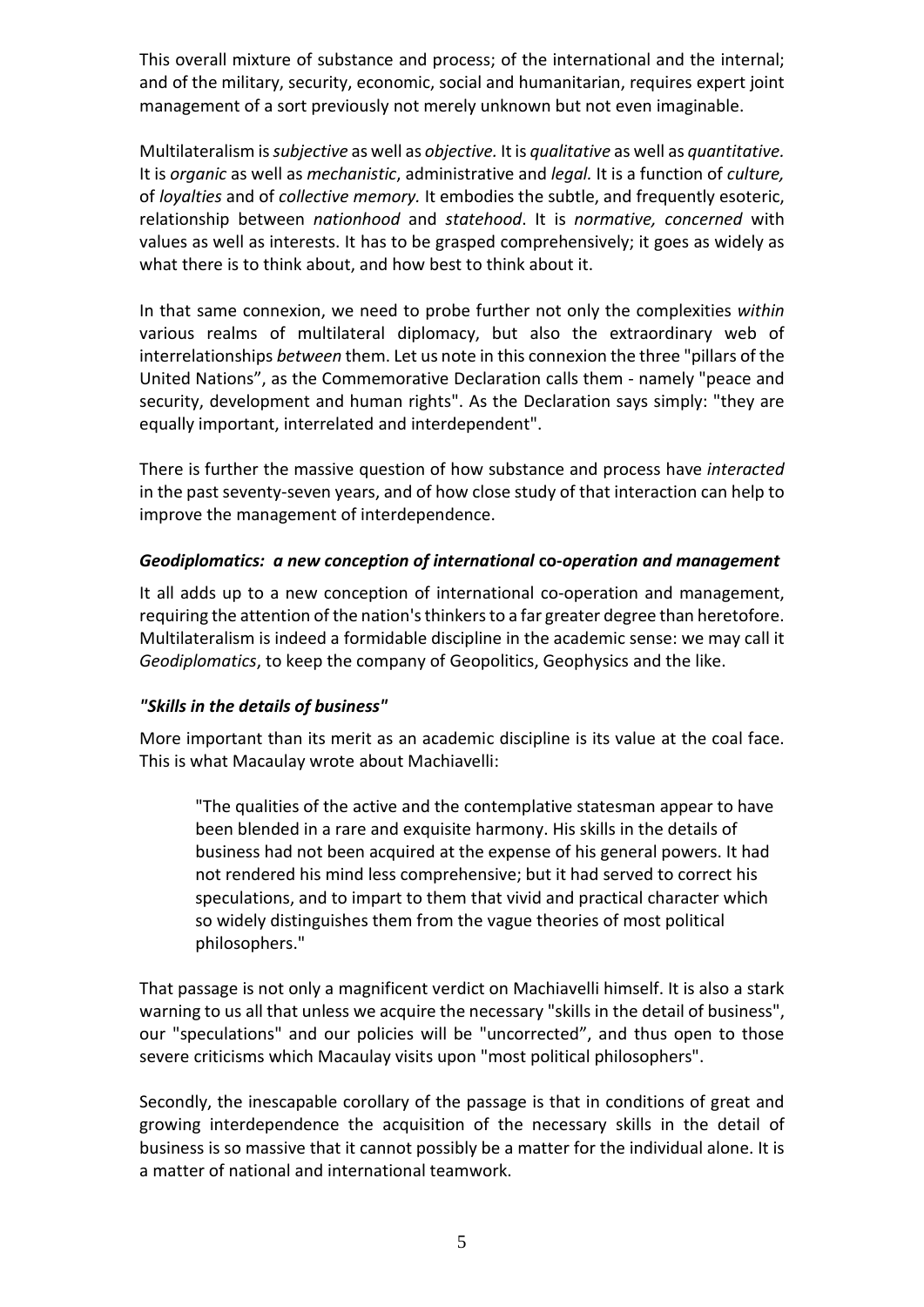In the EU, *"l'acquis communautaire"* is a very useful phrase to describe the accumulation since the signature of the Treaty of Rome in 1957, of law, procedure, software, know-how and lore: *i.e.,* "the details of business". There is already a substantial, but as yet little examined, UN/multilateral equivalent, which, for the moment, we may call *l'acquis onusien*, and which needs much further analysis.

## *IV Keeping up the momentum: An end to more of the same?*

Coming now to this, the third essay, my intention at the outset was (i) to pursue the numerous lines of multilateralist inquiry prompted by the second essay, and (ii) to do so in the hydra-headed context of Covid 19, climate change. and the pressing need for wholesale world economic and social re-balancing and reform, arising not least from the 2008 financial crisis.

This triple whammy would constitute of itself a full international agenda for decades in "normal" times. Mixed with the challenges of management of the aftermath of the war in Ukraine, it will unfailingly claim our unceasing attention.

#### *Preserving the vitality and motivation of multilateralism*

The problem with international organisations, however well-constructed and directed, is twofold: within the organisation itself, there is an inevitable tendency over the years for the Secretariat to become ever more deeply concerned with its own concerns, at the expense of the issues with which it was set up to grapple; and among the member states there is a tendency to leave the organisation to its own devices, especially if it displays competence in dealing with complex questions.

The UN network of agencies, subsidiary bodies and programmes has of course been subject to these tendencies. The Commemorative Declaration is disarmingly frank about UN failures. But the shortcomings would have been much greater if there had not been an iconic Commonwealth-led Preamble to the UN Charter.

## *V We are a values-based community, not a rules-based polity*

#### *The UN Charter, with, and without, the Preamble*

The proposition that familiarity breeds contempt seems unnecessarily aloof. But that it induces loss of wonderment is nearer the mark, as would appear to be the case with the Preamble. People are vaguely aware of its existence a of the Preamble and of its dramatic opening words "we the peoples of the United Nations, determined to save succeeding generations from the scourge of war....". But the passage of time has inevitably dulled public consciousness of its crucial importance in the achievement of the objectives set forth in the body of the Charter.

Without the Preamble, the Charter is a high-minded, wise and comprehensive rule book, indicating how the members of a *polity of states* should behave in their dealings with one another. With the Preamble, it is the covenant of an interdependent valuesbased *community of nations and peoples*, with all that the comparison implies for participation and involvement at all levels of society, and - no less important - with all the responsibilities which stem from that distinctive identity.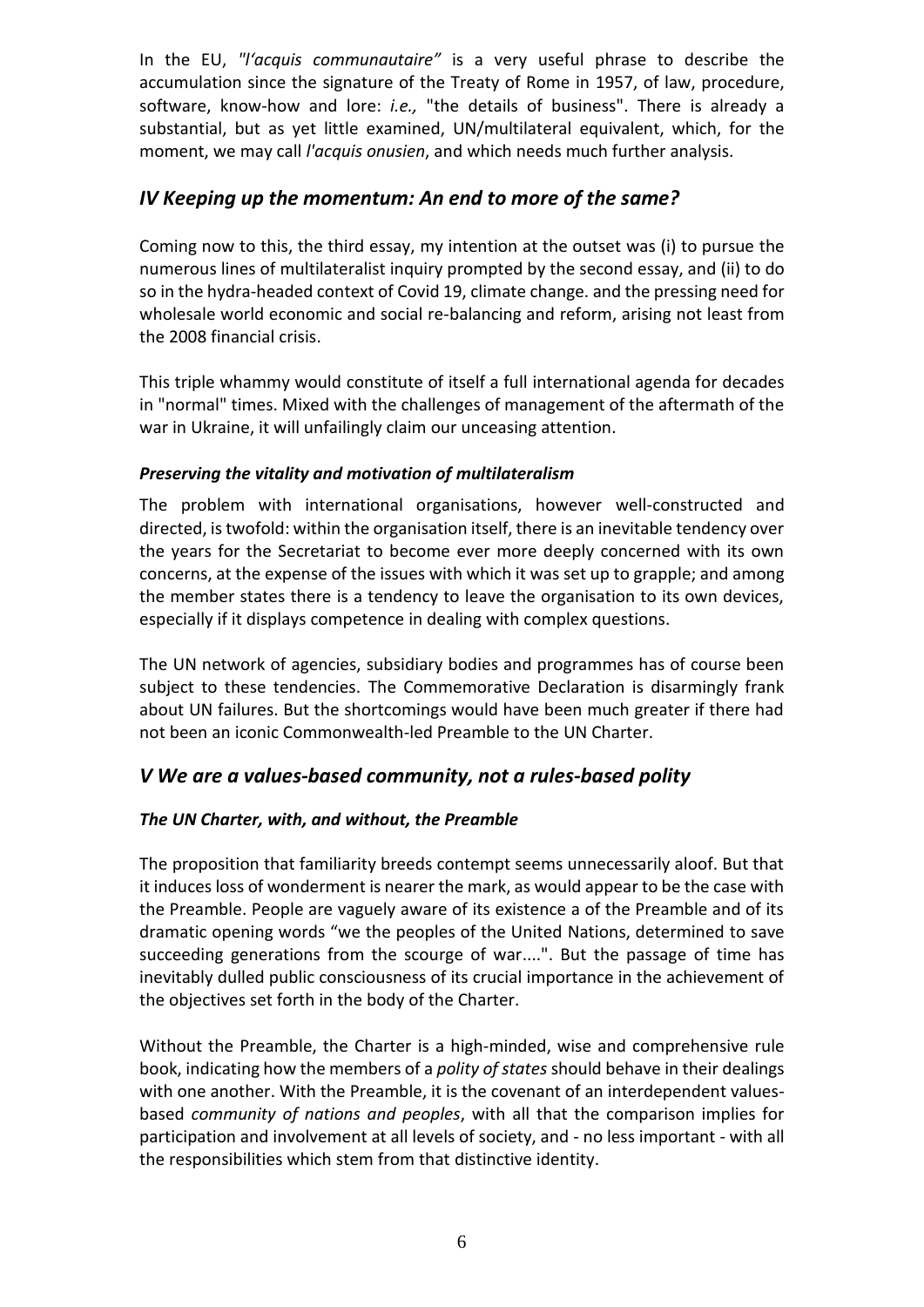## **VI** *Re-enter the Bear*

The Russian invasion of Ukraine has cast a pall of uncertainty, possibly a nuclear pall of uncertainty - over the future of us all, it raises a host of questions about how we should now interpret the past, as a guide to discerning the wise way ahead.

Well, is it *Deja vu* all over again? Were the years between the collapse of the Soviet Union and the invasion of Ukraine a return to "Western liberal normalcy", or a habitual aggressor's pause for rest, re-equipping and re-conditioning, prior to resuming? Was the diseased Putin, harbouring a visceral grudge against the West; emboldened by the feebleness of Western reaction to his seizure of the Crimea? Or fearing the relative economic decline of Russia; did he see the disarray of the West as a "now or never" moment? Or, more fundamentally, is it true that a bear can only stand on its hind legs for a certain length of time, and then has to flop back on all fours?

Diplomats tend to avoid making choices, where possible: every "on the one hand" is accompanied by an "on the other hand". My answer would have to be "all of the above, and doubtless much more besides".

## **VII** *A fresh look at Article 1 of the UN Charter*

Asking relevant questions, even while it is obviously too early to attempt to frame specific answers, has it uses not least to establish agreed principles on which those answers should be based when the time comes.

In that perspective, I invite attention to a theme, which, to the best of my knowledge, has never been the subject of international examination since the adoption of the UN Charter: namely the significance of Article 1 which sets out, with admirable brevity, the "purposes of the United Nations". (Full text at Annex 3).

The "purposes" specified in the first three paragraphs are successively "to maintain international peace and security"; "to develop friendly relations among nations": and "to achieve international co-operation in solving international problems of an economic, social, cultural or humanitarian character".

The text of Article 1 originated in the "Tentative Proposals for a General International Organisation" agreed at Dumbarton Oaks in the autumn of 1944 between the four "Sponsoring Powers" (USA, UK, USSR and Nationalist China) as the basis for calling a conference of all "peace-loving" states in San Francisco the following year. It therefore carried the *imprimatur* of the Soviet Union.

The text earns high marks both for its notion of the *business* the organisation should embrace, and for the *approach* which it envisages for tackling that agenda. That approach is of a more general character than that of the UN Charter as a whole. It could be thought of as reflecting the outlook of the "Sponsoring Powers" rather than that of the whole membership of a universal organisation, such as was deliberately fashioned by heroic collective effort at San Francisco. Seventy-five years on, and against the tragic Ukraine background, it merits close re-examination.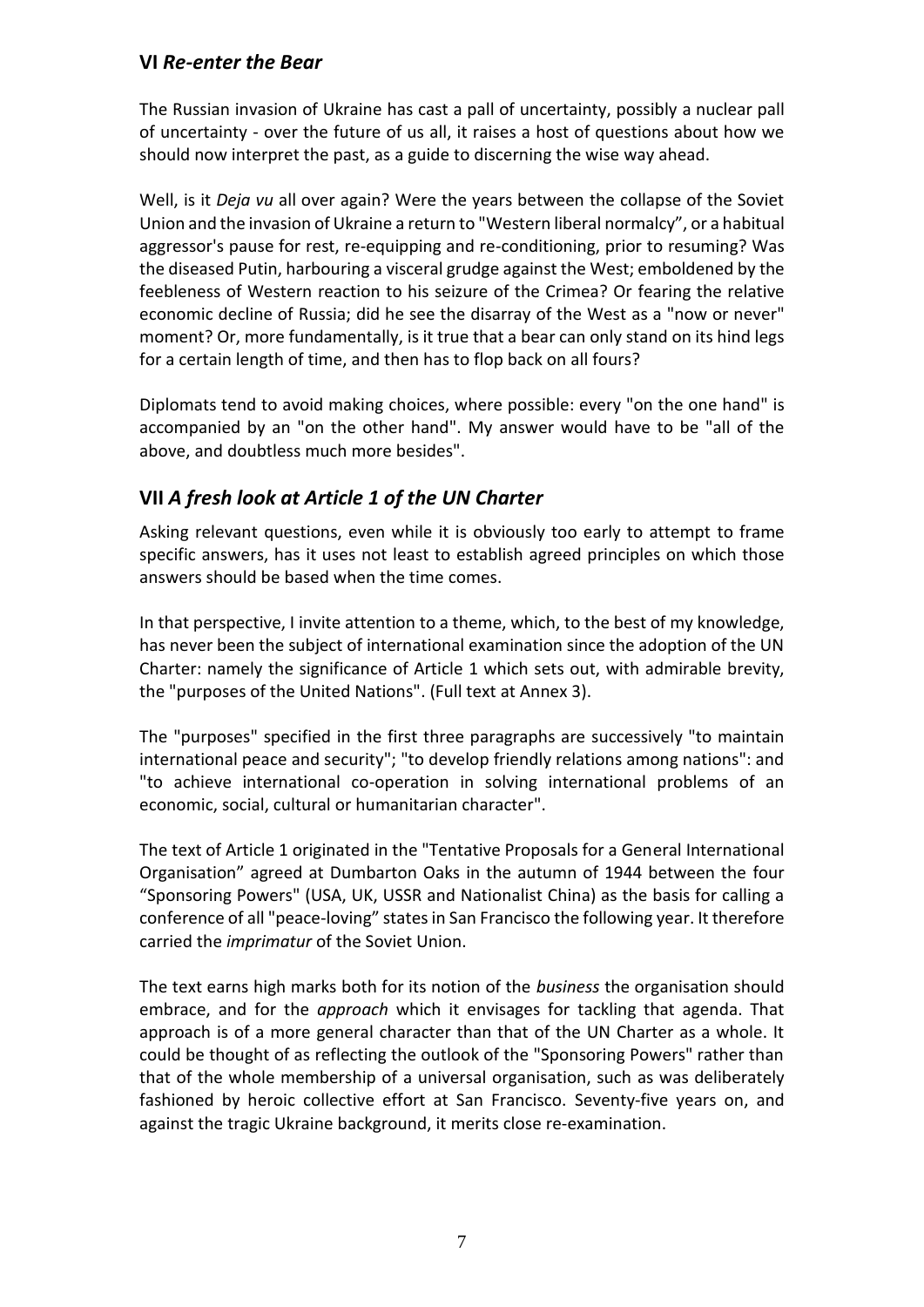#### *Article 1(4) of the UN Charter is different*

The purpose set out in paragraph 4, the final paragraph, is "to be a centre for harmonising the actions of nations in the attainment of their common ends". Its purpose, while obviously related to the purposes set out in the first three paragraphs, is qualitatively different from them.

It can be read variously as recognition of the limitations of UN *machinery*, however carefully devised and conscientiously applied. For example, there is no suggestion that "common ends" in this context means only the purposes set out in the preceding paragraphs. Today, for example it must be taken to include the content of the UN 75 Commemorative Declaration.

Secondly, there is no suggestion that the harmonising process should be conducted solely in accordance with the provisions of the Charter. Indeed, it implies that other ways of doing collective business may be required.

Thirdly, there is no suggestion that peace and security questions should be handled any differently from others: there is thus much less scope for Permanent Member obstructiveness,

In short, Article 1(4) by virtue of its very general wording provides an element of flexibility in the multilateralist management of our interdependence, which we have not so far thought to exploit but which may be of great service in the future. Not least it offers a way out of a stalemate which enjoys the full authority of the UN Charter.

## *VIII The Responsibility to Protect (R2P)*

One avenue of exploration has already been opened up. It has long been apparent that how one country treats its own citizens can have serious implications for the stability and wellbeing of other countries, especially those in the near neighbourhood. But it has also been a key feature of the nation-state system by which we have lived for the past four hundred years that nations do not interfere in one another's internal affairs,

No provision of the United Nations Charter has been more frequently cited than Article 2 (7) which states categorically that "nothing in the present Charter shall authorise the United Nations to intervene in matters which are essentially within the domestic jurisdiction of any state"

The realities of interdependence, however, could not be permanently defied. In 2000, Lloyd Axworthy, the Canadian Foreign Minister, took the initiative in setting up the Independent Commission on Intervention and State Sovereignty (ICISS). Under the leadership of Gareth Jones, former Foreign Minister of Australia, Mohamed Sahnoun of Algeria and Michael Ignatiev of Canada, the Commission pursued its inquiries worldwide, holding *inter alia* a number of structured "hearings". I was glad to take part in one such, held in London.

The Commission ingeniously stood the subject on its head by emphasising not the right of the UN to intervene in the affairs of sovereign states but on its responsibility to protect people against oppression everywhere.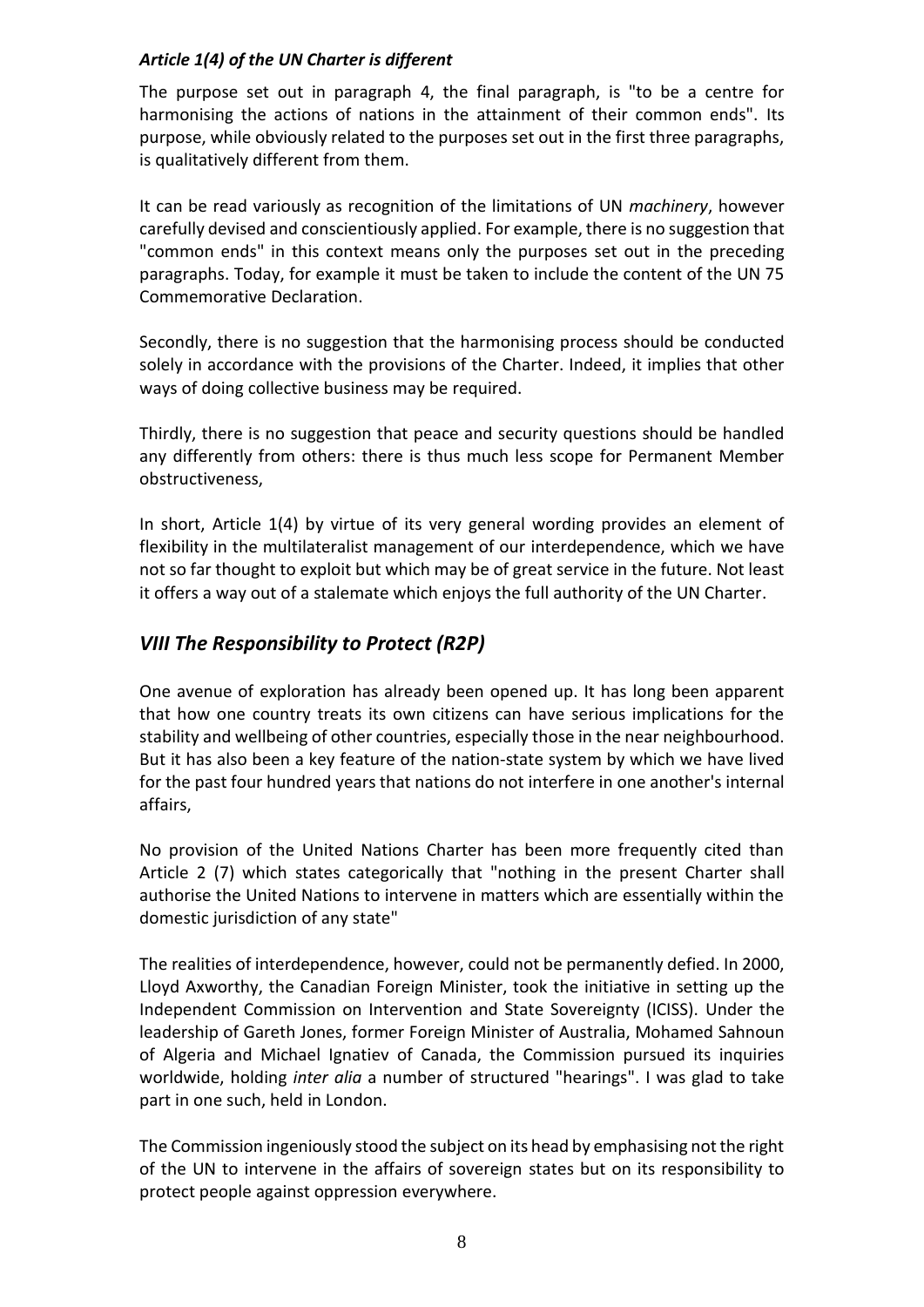The world's leaders took the point in the voluminous document they issued on the occasion of UN60 in 2005. But what they said was very closely confined in its scope to certain types of maltreatment, and it had an equally close eye to the prerogatives of the permanent members of the Security Council.

These restrictions were, of course, of far less significance than the solid fact of the establishment of a secure beachhead on a hitherto jealously defended Article 2(7) coastline. The opportunity would assuredly come to exploit it. The invasion of Ukraine has provided it in spades. I enthusiastically commend what Ambassador Barbara Woodward, the UK Permanent Representative to the UN, had to say on May 5 in the Security Council in "condemnation of Russia's continued aggression towards Ukrainian civilians". (Annex 4)

## *IX Wanted: a second Brandt Commission*

Article 1(4) of the UN Charter represents the tip of an iceberg. Since 1945 we have been living an increasingly multilateral existence and enjoying its fruits without understanding to the extent necessary either its problems of management or its unceasing and extensive incumbent responsibilities. The situation is disappointing rather than surprising; and it can be no great task to set about remedying it. My great antiquity brings forcefully home to me that there is at our disposal both an immense amount of relevant talent and a vast pool of high-level coalface experience.

In 1980 there was published "The Report of the Independent Commission on International Development Issues under the Chairmanship of Willy Brandt".

The report was entitled "*North-South: A Programme for Survival".* The impact of its exceptional content was greatly enhanced by the prestige of the Commission chairman, for many a year the mayor of beleaguered Berlin. "We live with our problems", he used to say. He knew what that meant. In his introduction to the Report, he records the words of a "distinguished African leader"; "the Commission could contribute to the development of worldwide moral values".

Today we need a second Brandt Commission, and a second Brandt Report.

Sir Peter Marshall, KCMG, CVO, joined the UK Diplomatic Service in 1949, serving in several capacities, including in the UK Permanent Missions to the UN in New York and Geneva. He also served as Commonwealth Deputy Secretary-General (1983-88). He was Chairman of the Commonwealth Trust and Royal Commonwealth Society (1988-92) and Chairman of the Joint Commonwealth Societies Council (1993-2003). His book *Public Diplomacy* (Macmillan) was published in 1997.

**\_\_\_\_\_\_\_\_\_\_\_\_\_\_\_\_\_\_\_\_\_\_\_\_\_\_\_\_\_\_\_**

His previous articles published in these pages include:

- 'Multilateralism a year on'
- charting progress in the year since marking the UN's 75th anniversary (*26 June 2021*)
- chronicling the UN's seventy-five years (*23 June 2020*),
- Britain after Brexit must be as "global" as it was when it hosted the inaugural meeting of the United Nations in 1946 (*12 January 2020*)
- marking the 70th anniversary of the inaugural meeting of the UN General Assembly held in Methodist Central Hall Westminster (*6 January 2016*) prior to participating in the morning service held there on 10 January.